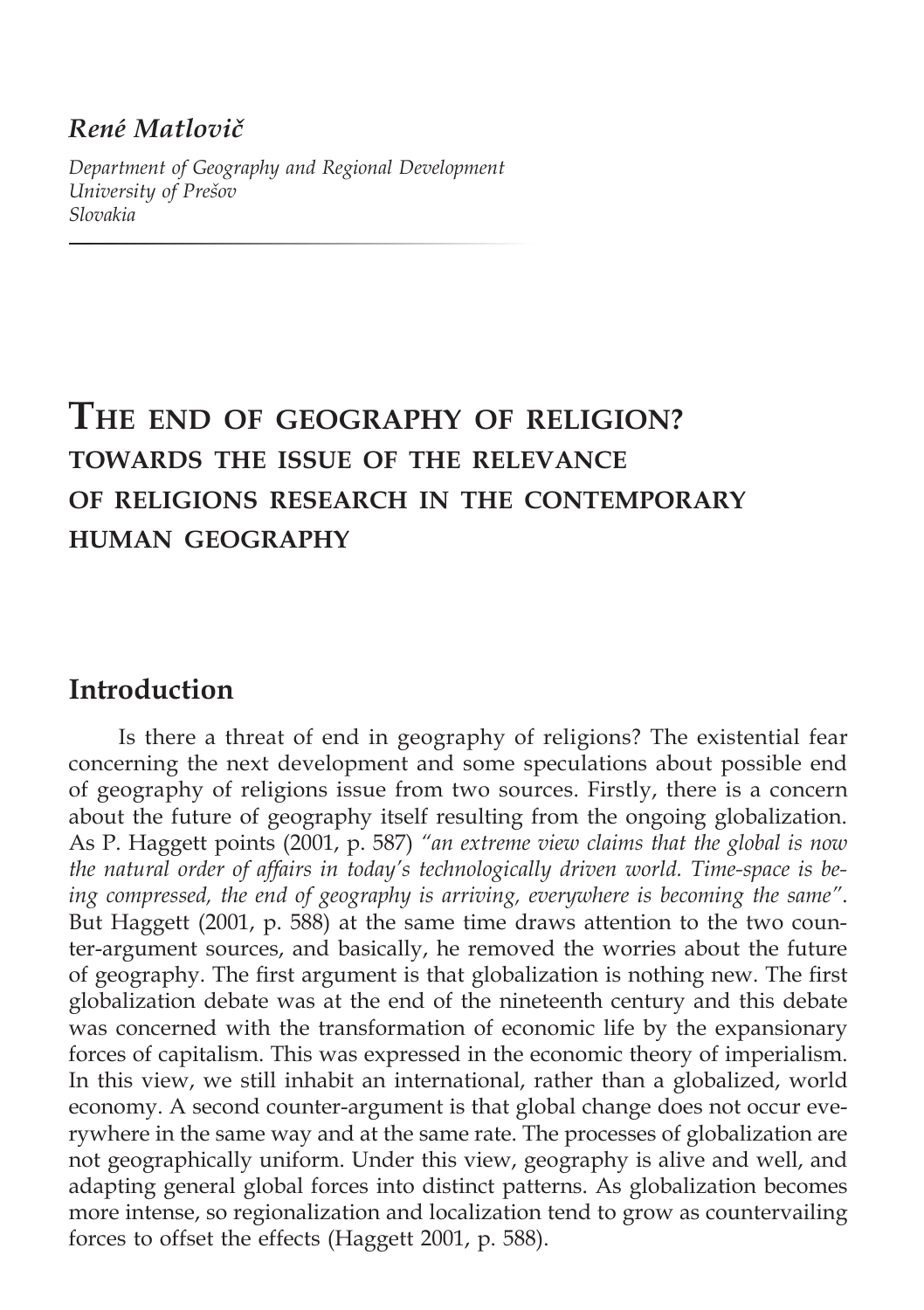The other source of existential fears represent the beliefs of the intellectual elites from the first three quarters of the 20th century about the gradual recession of the importance of the religion as a result of the economic and social modernization. While in the pre-modern period the religion was one of the key social factors and in fact it was influencing the whole life of the traditional societies, in the modern period it should have been profiled as the secondary social factor and its functions should had been taken over by other social subsystems.

The religion should have become exclusively a private matter of how to spend the free time or the matter of the individual psychology (Lužný 1999, p. 137). These tendencies are represented for example by B.R. Wilson, T.F. O´Dea, T. Luckmann (see Lužný 1999). The above opinions, in concentrated version, could be found in Fukuyama's theory about the end of history and about the victory of liberal democracy over the religion in Europe (Fukuyama 2001, p. 260).

Fukuyama proves that the modernization accompanied with the market economy extension and the liberal democracy forms such a historical power which cannot be overcome by traditional cultures created mostly on the basis of religions. But the author himself accepts the existence of issues which persist on the European political scene owing to religion (e.g. the issue of abortion and euthanasia), but mostly by the influence of strong Christian-democratic parties.

The aim of our article is to discuss the function of religion as a factor in politics. In case of verification of Fukuyama's theory the aspect of political influence of religions would slowly disappear and the relevance of the geography of religions would weaken accordingly. In our discussion we will seek for the arguments rejecting the above views and supporting the need of the development of geography of religions.

We will seek these arguments in religious revitalization and its function in presence, what has already been discussed in religious, political, and sociological literature.

Choosing some phenomena we will demonstrate the relevance of religions as political factor, and the relevance of the geography of religions as a humangeographic discipline.

# **Religious revitalization in the world and its reflection in literature**

The development in the recent decades of the  $20<sup>th</sup>$  c. has caused more problems to the original beliefs of the intellectual elites from the first half of that century about the gradual recession of the importance of the religion as a result of the economic and social modernization. While in the pre-modern period the religion was one of the key social factors and in fact if was influencing the whole life of the traditional societies, in the modern period it should have been profiled as the secondary social factor and its functions should had been taken over by other social subsystems. The religion should have become exclusively a private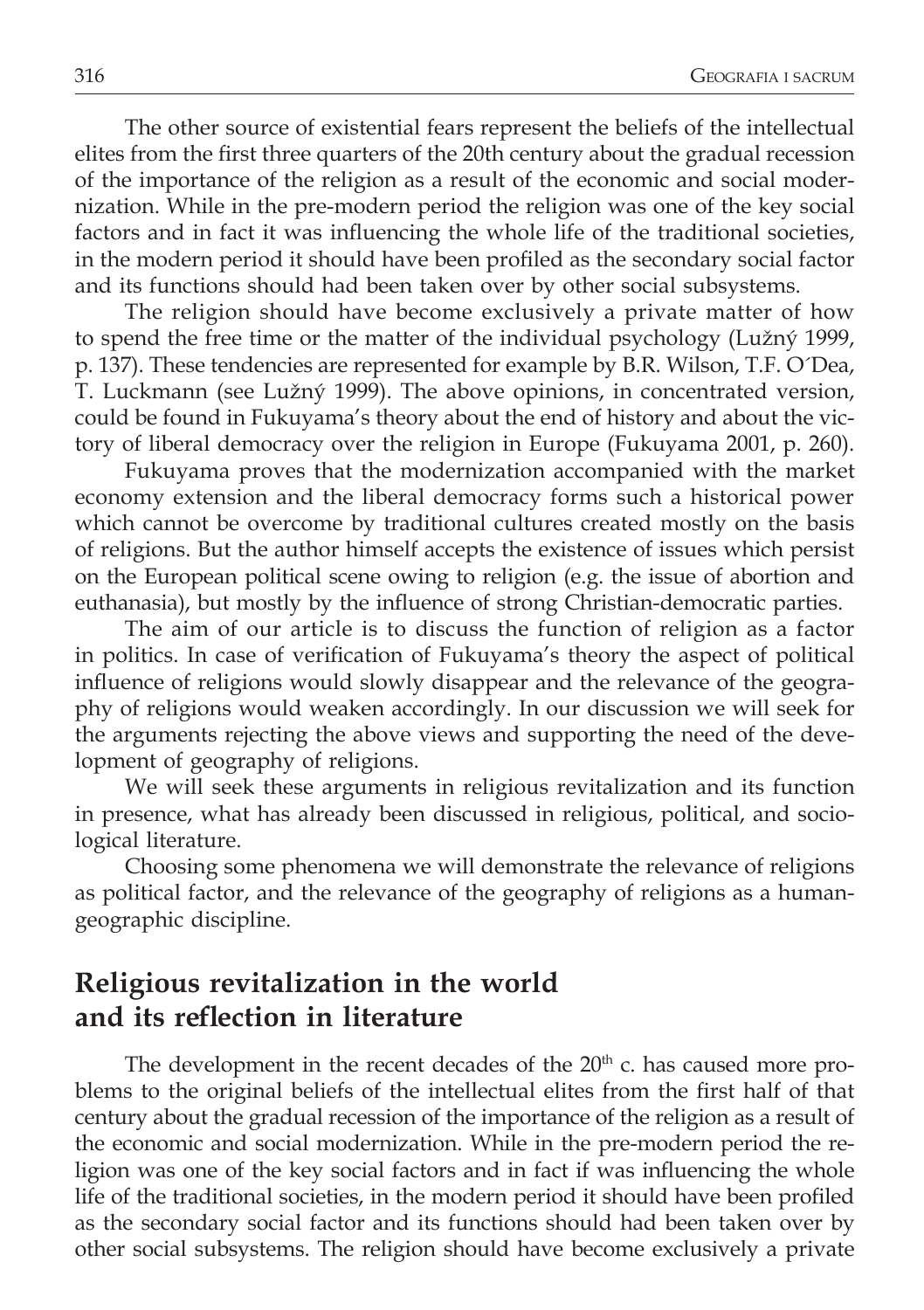matter of how to spend the leisure time or the matter of the individual psychology (Lužný 1999, p. 137).

Despite the fact of proceeding modernization that reached the global dimensions, since the second half of the 1970s the tendencies of the religious revitalization have been appearing. The literature interprets this phenomenon differently. G. Kepel (1994) calls it a God's revenge (la revanche de Dieu) and characterizes it as an approach that was reoriented from the adjustment of the secular values to discovering and revealing the spiritual basis of the society organization, even if it would cause its change. Kepel connects this phenomenon mostly with the revitalization of Christianism, Islam, and Judaism. Other conception was introduced by J. Casanova (1994), who describes this phenomenon as the deprivatization of the religion. He characterizes it as the efforts of different religions to gain an active role in the public life and to introduce the morality into the policy to push away the religions to the private sphere and their complete marginalization that was caused by the modernization and secularization of the society. (Casanova 1994, p. 6). According to D. Lužný (1999, p. 114) the religions do not deny the modernity, but in reverse they adjust to the conditions of the modern society. Respecting its basic principles (right to privacy and freedom of religion) they enter the public sphere. The deprivatization of the religions is realized in various ways (e.g., religion stands for the traditional values, disputes the absolute legal and moral autonomy of the secular sphere, stresses the principles of the common wealth compared to individual needs pressed by the liberalism (Lužný 1999, p. 112-113). The part of the religions recovery was also the discovery of the fundamentalist movements that are striving to exculpate the religion doctrines and institutions and subordinate the public and private life to religious orders and bans (e.g., Islamism, protestant Christian fundamentalism in the USA and its diffusion in the Latin America and post-soviet area).

Though the manifestations of these efforts can be observed also before that time, this process has become more considerable in the eighties of the 20<sup>th</sup> c. when it was manifested in the all more relevant religious systems of the world (Buddhism, Hinduism, Islam, Judaism, Catholicism, Protestantism). Thus deprivatization of the religion took on the global character (Casanova 1994). S. Huntington (2001) explains the global phenomenon of the religions revival by affect of the specific factors but he also tries to identify the general factors. He considers the human need to acquire new basis on their own identity and the new moral regulations that would provide the certain meaning, purpose and objective of their lives to be the relevant general factor. Thus the process of the modernization and secularization itself when the traditional sources of the identity and authority were disapproved is paradoxically the cause of the religion revival. People who are migrating in big numbers form the country to the towns were uprooted; they came across with many representatives of other cultural traditions and were exposed to the new types of the interpersonal relations. As R. Stark a W.S. Bainbridge (1987) claim the secularization is self-limiting process that evokes two opposite tendencies. On one hand there is a revival of the existing religious tra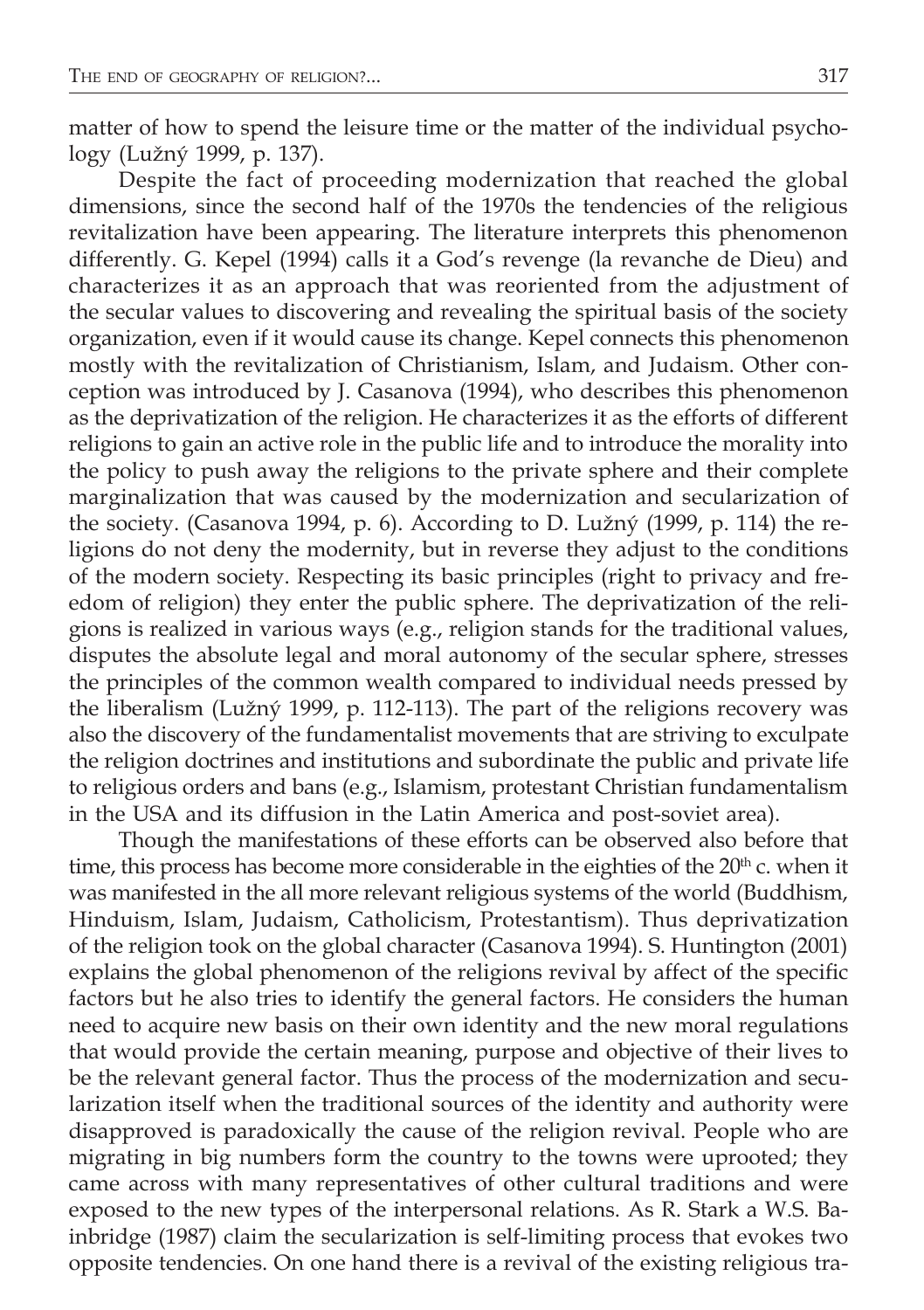ditions and on the other hand there is a stimulation of the experimentation and formation of the new religious traditions. That is the good news for geography of religions which has to participate in their scholastic prehension.

## **The phenomenon of religious nationalism**

Out of the researches and conceptions that were discussed in the introduction follows that the connection of the traditional religions and the modern policy (synthesis of the religion and the national state) with its historical basis in the secular culture is acceptable for many religion activists in different parts of world. M. Juergensmeyer (1993) also stresses it by analyzing the metamorphosis of the position of the religions in the globalization period. Juergensmeyer does not agree with F. Fukuyama (1992) as to the end of history and the victory/ prevalence of the secular liberal democracy. He points up the political development in many non-European countries that does not fulfil these expectations. After the end of the Cold War and of the bipolar world arrangement one could register not only the development of the new strong economies and the collapse of the old power structures but also strengthening of the activity of many local societies that are often based on the ethnic or religion allegiance. Those social movements do not accept the secular liberal democracy and its concept of isolation policy and religion. On the contrary, they strive to connect the religious and political aspects of the struggle for freedom. Their efforts go into getting out of the secular culture of the West (Juergensmayer 1993). A classic example is the Islamic revolution in Iran, where Islamists came to power in the 1978- 1979 years and they subordinated the whole economic, political and cultural life of the country to the Koran. We can mention the activity of the Islamists in other countries (e.g., Morocco, Algeria, Libya, Egypt, Turkey), where they gained the important positions in the opposition against the secular governments (Huntington 2002). Refusal of the secular liberal democracy is not limited only to the Muslim world but it also occurs in the other geocultural regions. (India, Sri Lanka, central Asia, etc.). A large extension of those processes led Juergensmayer (1993) to the consideration that it might be a new Cold War based on different perspectives on the world and occasionally can have a violence character, that is to gain the global character (Lužný 1999).

According to the ethno-religious character of that religious activity – Juergensmayer (1993, p. 40) defines it as the religious nationalism. Its basic features are the religious and political aims and refusal of the separation of the policy and religion that is according to its representatives the typical feature of the western way of thinking. Juergensmayer also does not consider it appropriate to use the concept fundamentalism in this context because it is not telling, truthful enough and what more it has pejorative connotations and it express the attitude to other people rather than description of the given phenomenon (Lužný 1999).

The religious nationalists are famous for refusing the secular western culture but they do not refuse the secular principles of the policy including the political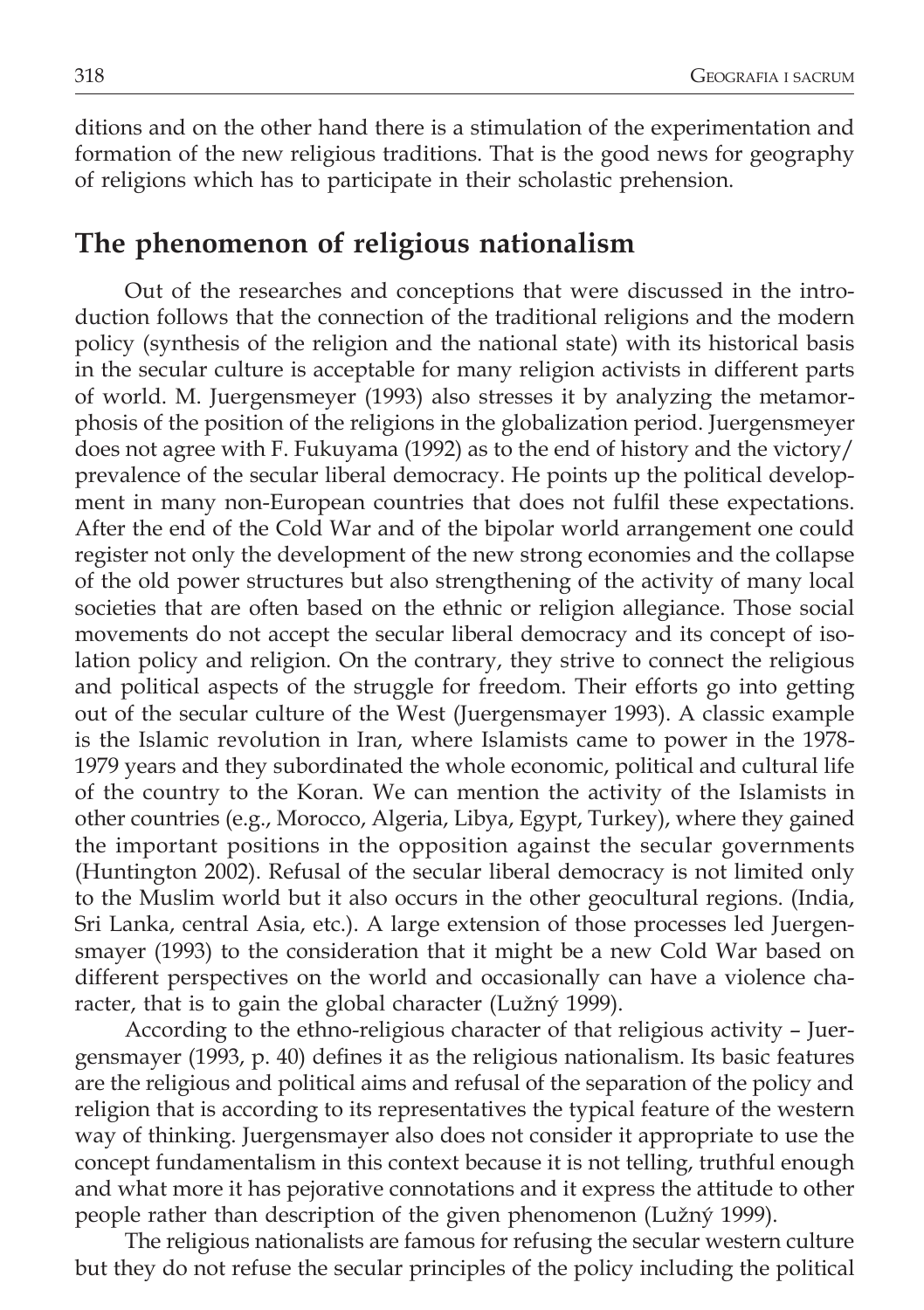apparatus of the modern national state (Lužný 1999, p. 116). Their concentration is concerned with the political ideology that is legitimized political structure of the national state. In case the democratic political procedures are derived from the traditional religious principles they also accept the national state as the form of the modern political organization. The religious nationalists support and claim the democracy, but they refuse some principles of the western democratic culture, especially the image that the policy is the expression of the individual interests that are pushed forward via certain form of the participation in the collective decision-making. The governmental power should not be subordinated to the citizens' will but to the God's will according to the religious nationalists. Those should govern who has learned the truth and would like to subordinate the life of the society to this truth (Lužný 1999, p. 119).

The term religious nationalism might seem to be contradictory because the word nationalism is being connected with the concept of the nation. However, in accordance with the conclusions mentioned above, it is necessary to state that the religion acts here as a unifying indicator that is connecting the society to the one whole. Allegiance to the religion substitutes allegiance to the nation especially in cases where the national identity does not have a dominant role and is substituted by the religious identity that is dominant for forming allegiance to the certain society.

As A. Gellner (1993) states, the nationalism comes out of the need of the modern society to create the cultural homogeneity. In this conception the religion has an important role; many times it has determining role. It is namely the religious faith that expresses the common moral values and spiritual persuasion that are connecting people to the one whole that can be a nation in an ethnic sense of word where not only religion affects but also other indicators (e.g. language, traditions, territory, history, etc.). In case of religious nationalism the religion is the dominant indicator of the identity of people while the other factors have only a secondary role, respectively, they are not determining.

The religion and the secular nationalism are functionally similar because both systems saturate the same needs and human demand for the collective identity, moral authority, loyalty to something that is more than a man. Both systems provide the frame to the moral order and legitimize the given social-cultural arrangement (Lužný 1999, p. 116). Juergensmayer understands those systems as the ideologies of the order and considers them for the potential opponent.

Representatives of the religious nationalism come out of the fact that the traditional religion is under the oppression of the secular nationalism and their traditional culture is in decay under the influence of the West. This is why they seek the basis for their struggle to free their nation from under the influence of the secular West in their religion. The religious nationalists do not consider just the secular West for their enemy but also the secular governments of their own countries and they accuse them for the alliance with the global enemy. Some groups of the religious nationalists speak about the global movement against the religion and they often attach its control to the USA. The criticism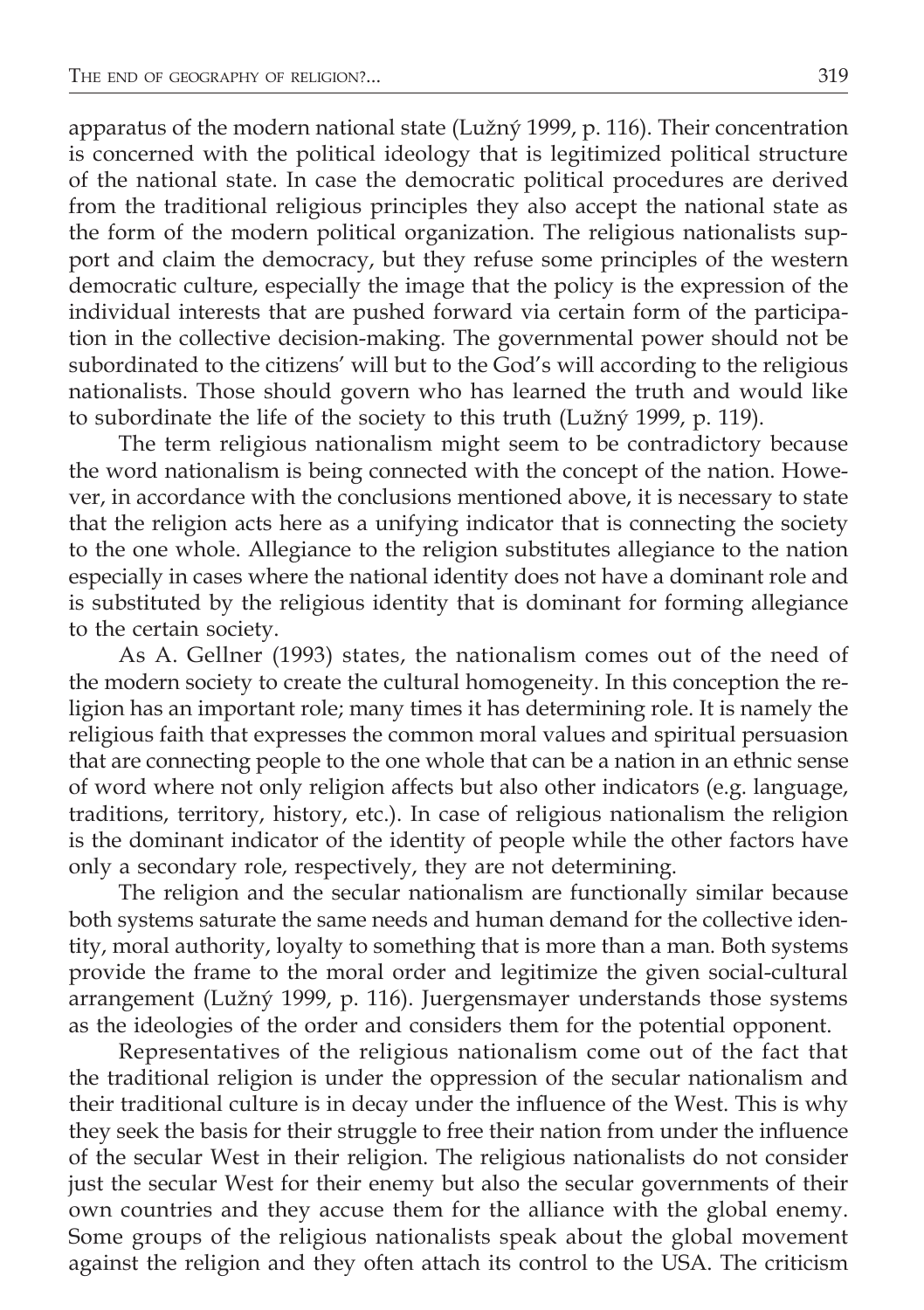of the secular state is the manifestation of the disillusion with not fulfilling the inadequate hopes that were expected. In many cases the secular state in the third world did not fulfil these expectation and did not bring the economic prosperity and social justice

The consequence of creating a religious state can be a threat to the rights of religious minorities. Religious nationalist solve this problem by two methods. The first one is a separation that assumes the territorial isolation of the minority and majority. However, this method can be applied only in case if the religious minority is located, concentrated in the certain territory. The second method is to adjust that would enable to incorporate the minority to the broader frame; however this does not mean the liquidation of its specifics. The basic assumption is the equality of the members of the minority and majority. The religious nationalists do understand the religious minorities just because for their religious character. The worse situation arises in case if there is a secular minority within the frame of the religious state. The religious nationalists perceive it unfriendly and this is why they can hardly reconcile with its existence. (Lužný 1999, p. 120).

Political influence on religion can be well illustrated by the two-way process of the globalization where on one side we can see the particularization of the universal and on the other side universalization of the particular. The globalization nowadays causes the raise of various movements that are dealing with the question of the "real sense" of the world as a whole, the world as one place. The process of the globalization initiates searching for the particular identities (collective and individual) because while the world is becoming one place the individuals and groups of people are forced to declare their difference and to determine their positions in the frame of the global order. In the process of the globalization is thus strengthen the importance of community, the firm values and other fundaments that enable the individual or society to find to find the fixed local place in the frame of the global whole. With regard to the fact the religion belongs to the fundamental sources of the social order and thus also of the political legitimization, it plays an important role in the contemporary global conditions (Robertson 1992, p. 27). Globalization covers then the ambivalent trends. On one side, it leads towards the unification, on the other side it produces the variety and supports heterogeneity inside homogeneity and the differentiation inside of already existing identity.

Religion thus remains the source of the collective as well as of the individual identity and in the context of globalization it becomes the very important political factor. Robertson (1992) points out that the revival of the religion, discovery of the religious nationalism and fundamentalism in very different countries (USA, Japan, India, Iran, Sri Lanka) is the religious reaction to the strengthening globalization. Geography of religions and political geography have an irreplaceable role in the study of that phenomenon.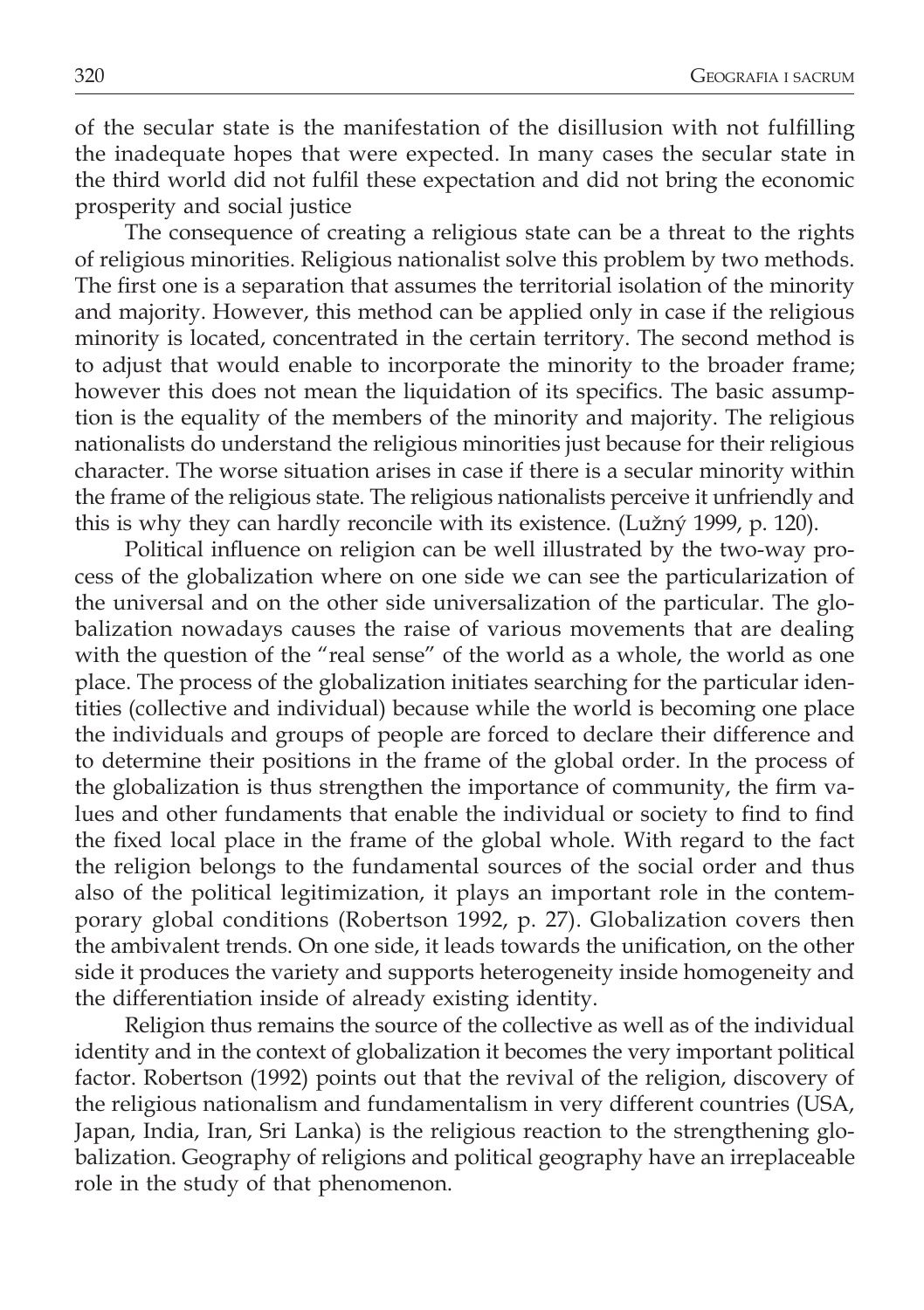# **The phenomenon of religious and inter-civilization tensions and conflicts**

The evaluation of religions relevance in territorial conflicts in the world has been the concern of several authors.

A. Jackowski (2003, p. 47-53) in his textbook gives great attention to the conflicts with religious background. As Rinschede (1999) points, following works might me also inspiring: T.R. Gurr (1993), T.R. Gurr and B. Harff (1994), and O´Brien and Palmer Atlas (1994). These authors have distinguished 3 types of religious tensions and conflicts:

- conflicts with very active participation of religions
- conflicts where religions play an important role besides territorial, political, and ethnical factors
- conflicts where religions are in the background and with their importance they come after other factors

The end of Cold War brought radical changes in the politic-geographical structures of the world. After the fall of bipolar world organization the problem of new definition of relations between the West and the Third World countries seem to be very actual. In that context there arise questions concerning religion motivated terrorism and the attempt to apply democratic principles, which are the product of Greek ancient, Judaism-Christian and the Enlightenment traditions of the Western civilization, into areas formed by the different religious systems (Halík 2002). The contemporary development shows that this attempt strikes considerable, even a militant resistance.

| Country                  | Concerned religions                  |
|--------------------------|--------------------------------------|
| Sudan                    | Christianism/Islam/primary religions |
| Nigeria                  | Christianism/Islam                   |
| Egypt                    | Coptic Christians/Islam extremists   |
| Israel/Palestinian State | Judaism/Islam                        |
| <b>Iran</b>              | Islam/Bahaism                        |
| India                    | Sikhism/Hinduism                     |
| China/Tibet              | Buddhism/atheism                     |
| Northern Ireland         | Catholicism/Protestantism            |
| Kashmir                  | Islam/Hinduism                       |
| India                    | Hinduism/Islam                       |
| Sri Lanka                | Buddhism/Hinduism/Islam              |
| Myanmar                  | Buddhism/Christianism/Islam          |
| Čečensko                 | Orthodoxy/Islam                      |
| Iraq                     | Shiite Muslim, Sunni Muslim          |
| The Philippines          | Christianism/Islam                   |

Tab. 1. Major religious conflicts at the beginning of the  $21<sup>st</sup>$  c.

*Sourc*e: Adapted by Rinschede (1999) in Matlovič (2001)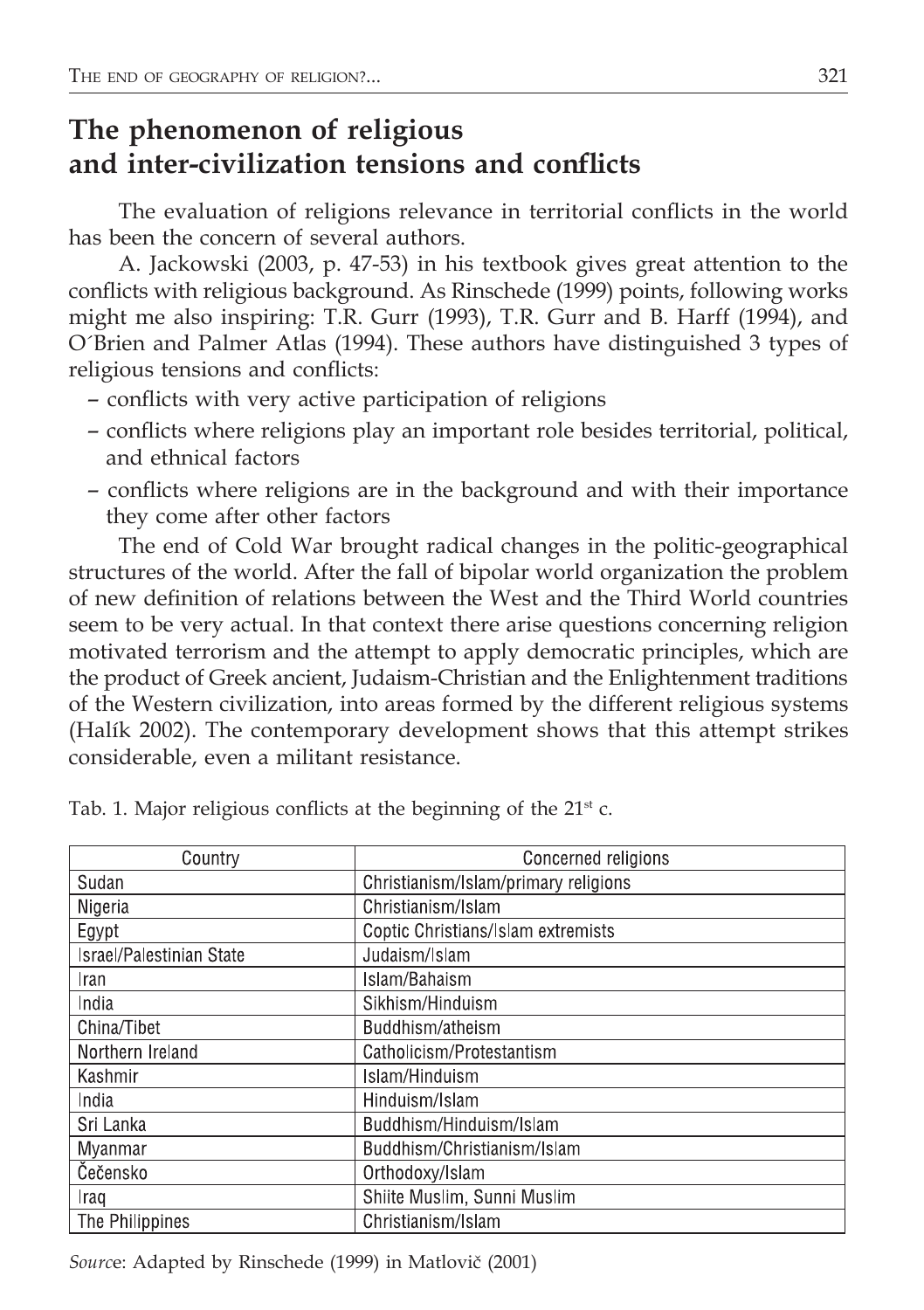Radical Islamism has mobilized itself very markedly. It attempts to become one of the important unifying powers in the Third World countries, what causes the escalation of the tension between the western countries and the Islamist groups. The accompaniment of growing tension are numerous terroristic attacks of Islamists which might lead to situational and even permanent ill will between the members of Western and Islam civilization.

The Huntington concept of the clash of civilizations evoked a suggestive discussion about the role of religious factor in the origination of tensions and conflicts (Huntington 2001). He claims that the contemporary world is multipolar and multicultural. After the Cold War the struggle of superpowers was replaced by the struggle of civilizations. Following-up the theory of cultural spheres by A. Toynbee Huntington has assigned 8 civilizations in the world: Western (Euro-Atlantic), Slavonic-Orthodox, Islamic, Hindustani, Confucian, Japanese, Latin-American, and African.

These civilizations structure themselves into sub-civilizations (e.g. Western into European and North American). By the civilization Huntington understands a culture unit which is not a part of any larger cultural unit and represents the highest culture society with the most general level of cultural identity of people. Civilizations are to a great extent specified on the basis of religion and other cultural specifications. They might be formed by several states or just by one (the Japanese civilization). Civilizations are the dynamic phenomena; they arise, develop themselves, decline, and die away. According to Huntington the world is entering the period when the advanced communication system enables civilizations to intensify the contacts among them what results in a multicultural and multi-civilization system. The power relationships among individual civilizations are according to Huntington shifting slowly from the distinct dominance of the Western civilization towards the reinforcement of the Islam and Chinese civilization. Conflicts that determine the world development will, according to Huntington, proceed among states and their groups belonging to different civilizations, i. e. the world will get under the clash of civilizations.

Most likely centres of tension will be the places and areas where the two different civilizations interfere. It results from the differences between civilizations which are not only real but also primary and often archaic and all embracing. They range from the child upbringing through the conception of the state to the understanding of nature and God. Many people, after the cultural disaffection and disappointment from the West, caused by the social-economic processes of modernization and globalization, always more markedly remind themselves of their own religious rootage (Huntington 1993, 2001; Ištok 1997). According to Huntington there is a possibility to miss the global conflict only if the politicians accept such a politics that would respect the different cultural and civilization value conceptions and views. According to this author, the main role of the western politicians is – instead of the attempt to transform other civilizations imitating the western pattern – the effort to preserve the unique qualities of the Western civilization, their protection, and development.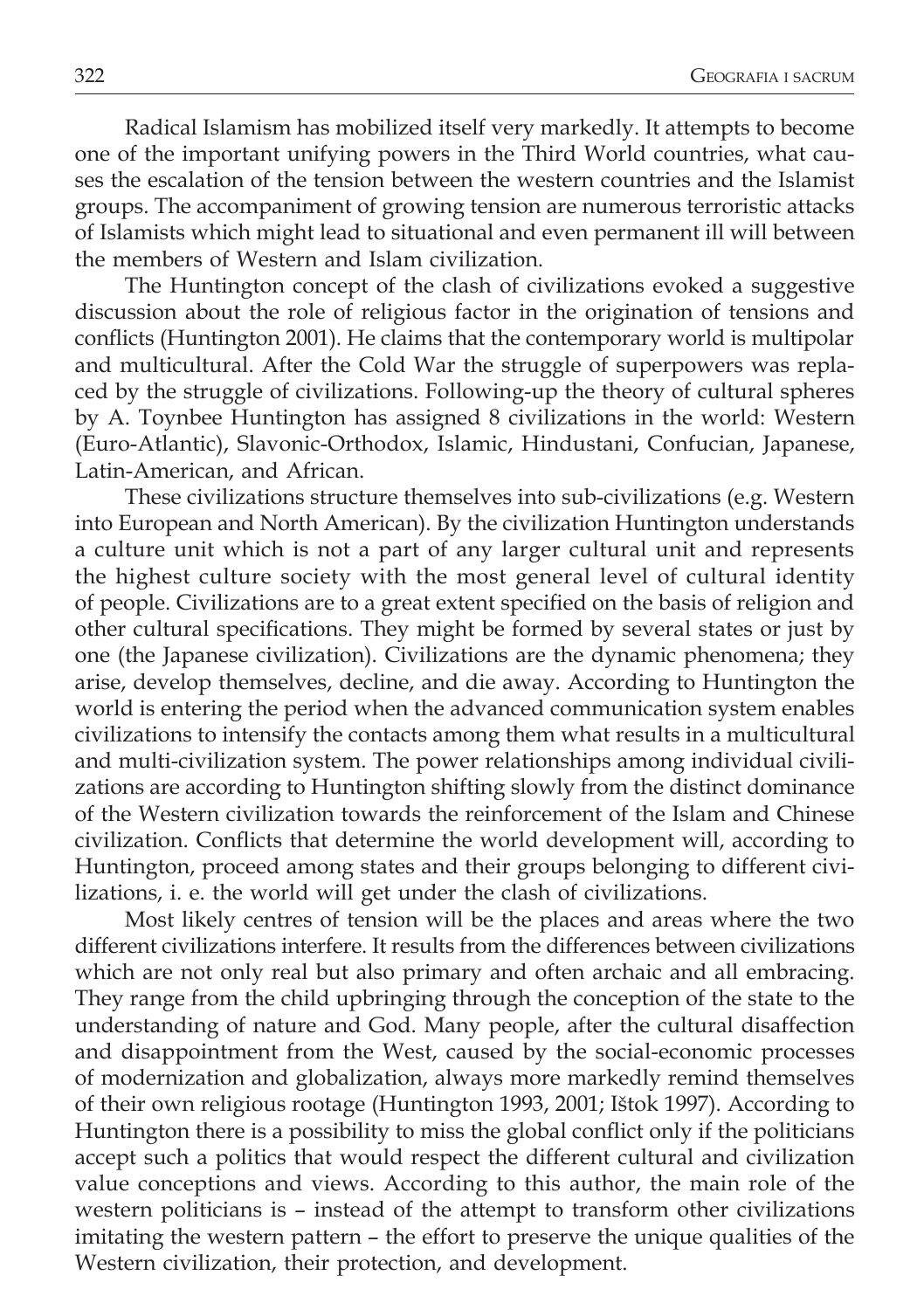Besides the positive reactions there were many critical voices that Huntington work evoked. Critics reproached him the non-systematic and heterogeneous interpretation in the spirit of the postmodernist methodology. His definition of civilizations was considered vague, too simplifying and underestimating the structural complication of certain cultural areas. His assumptions that people of certain civilization will gather into one levelled and identically acting mass, is by some critics fabricated, historic unserious, and empirically unverifiable (Mendel 2002). Other criticized effect was that the lines of confrontation do not run along the civilization borders but rather divide the people inside them (Krejčí 2002, p. 36). After all, this fact is conceded Huntington in the concept of civilization split countries (e.g. Turkey, Russia, Mexico). Despite the critique, it is impossible to deny that Huntington's concept of the clash of civilization, as one of the ways for the further population development, has outlined the role of religion as a relevant factor in the world plurality formation. Religion actually enables us to identify the individuality of a culture or civilization. As far as we examine the religion it is possible to understand better the tensions and conflicts that in open or latent form are related to religious factors.

## **The phenomenon of intra-civilization tension**

The western civilization, like others, suffers many intra-civilization problems. In that context there arises a question concerning the common value base of the present West. After the end of the "Second" world in consequence of its defeat in Cold War stands the "First" world before the inevitability to define its relation towards the "Third" world. The efforts of radical Islam are very apparent in terms of offering a common value and ideological platform for many third and Fourth world countries with socially deprived classes of immigrants living in the rich West. Thus, it intrudes here the old bipolar scheme from the time of Cold War; the West on one side, and the radical Islamism on the other (Halík 2002, p. 175); however, the West has been trying to avoid that scheme so far. Looking for a common value base of the West is closely associated with the ideological struggle between liberalism and conservativism, or let us say, between secular and religious oriented strata of the society. A part of conservatives warns against the consequences of nowadays development and against the extinction of the western civilization. A representative example is the study of a Catholic conservative politician P. Buchanan "The Death of the West". Buchanan (2004), issued from the demographic analyses, warns against the extinction of population in the western countries. A reason of extinction he sees in Cultural Revolution which led to the destruction of actual moral order and change of human values. The ideologists of this view should have been Marxist theorists – G. Lukács, A. Gramsci, T. Adorno, and H. Marcuse. Considering the success of the Cultural Revolution in the end of 1960s the idea of individualism and hedonism became dominant. The death of own civilization became insignificant for the western elites. Buchanan criticizes the revolution idea of equity and he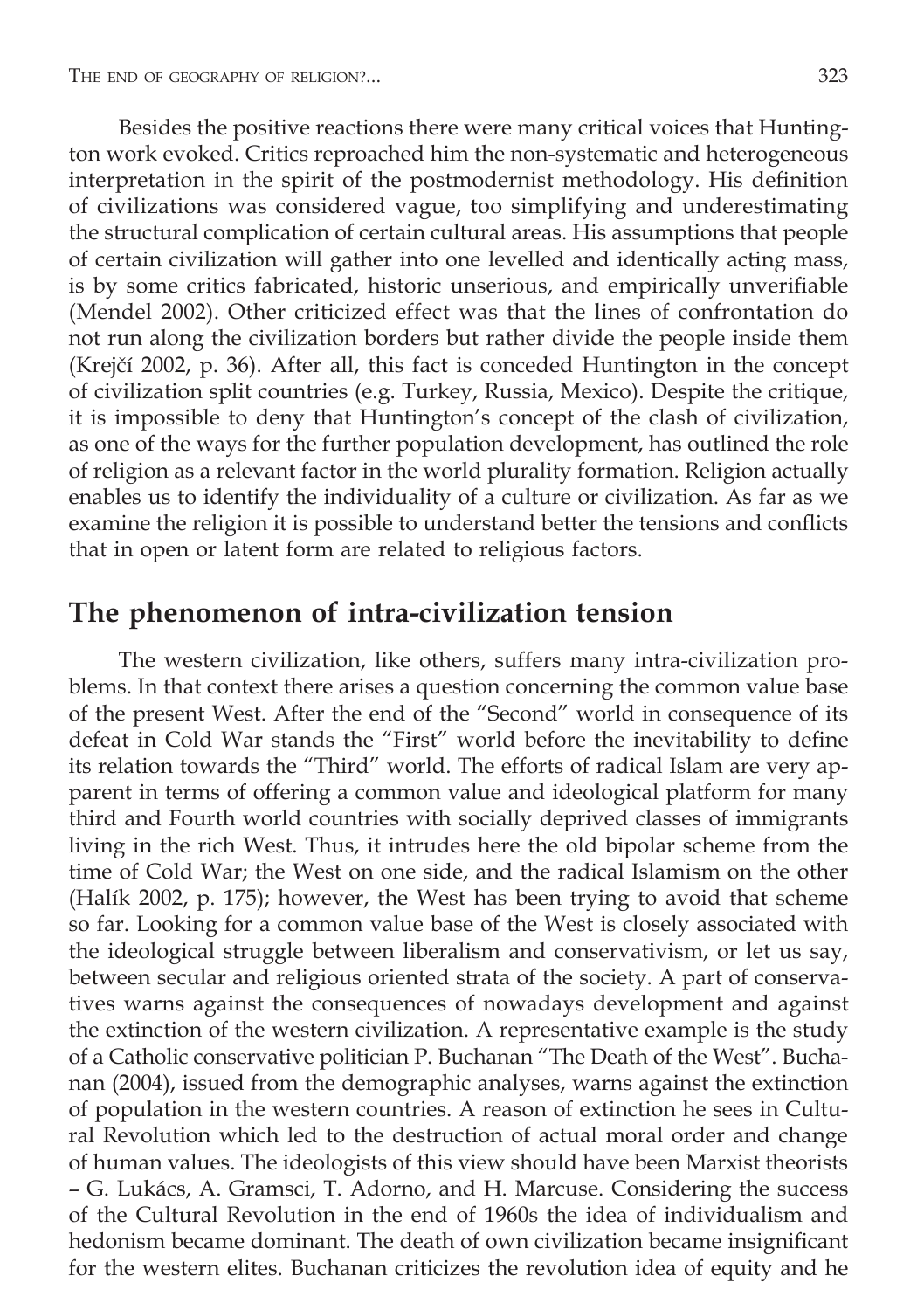considers it ideological, Utopian, and completely devastating. Bachanan put under the hard critique the patronymic equity enforced mostly by liberalism. That equity caused the crisis of family institution, and consequently the decrease of birth-rate and acceleration of the ageing process. He warns against the disregard towards living and the culture of death which tolerates birth-control, abortion, euthanasia, and homosexual partnerships. He criticizes deconsecrating, affirmative action, and multi-culture. He also warns against the destructive results of massive migrations from Africa and Asia to Europe and from Africa, Asia, and Latin America to USA. He puts the emphasis mainly on the Islamic countries with the highest fertility of the world; thus they have preserved the desire for persistence of heir civilization.

A certain threat for the West Buchanan also sees in the rise of anti-western feelings of the western population as a result of taking control over education, culture, and justice by liberals who are influenced by Marxism. Globalization, as he argues, is also a big threat leading towards the weakening of states and disintegration of nations.

Although Buchanan considers the liberal Cultural Revolution victorious, still it is possible to observe certain implementation of conservative views in present politics. In the European Union it was for example the attempt of some countries to state the reference to God in the preamble of the constitutional law. It is also the effort of churches and Christian-democratic parties to enforce the legislation restraining induced abortion and supporting family. On the other hand, there is the effort to preclude the legal acceptation of registered homosexual partnerships. This concept also includes the Catholic revaluation of modernizing trends; the revaluation was initiated by the II. Vatican Council in the 1960s (Hekrdla 2002). In the USA there occurs the assertion of protestant fundamentalism – e.g. in the southern Baptist churches. These fundamentalistic Baptists unlike their more liberal European co-religionists, concentrate on the suppression of the sexual minorities laws, they refuse religion neutral education at schools, involve themselves in PRO LIFE Campaign, and after the fall of Sad dam Hussein regime they develop missions in Iraq (Havran 2004). One of the views on the intra-civilization (also inter-civilization) tensions is the dichotomy particularists – universalists. While the particularists (mostly conservatives) emphasize the separateness and value autonomy of the local cultures, universalists (mostly liberals) highlight the panhuman values with their common intercultural attraction and importance (Budil 2002, p. 118). An interesting project on the field of universalism is the search for the ethical principles common for the religious systems of the world and creation of so called world ethos ( Küng 2000).

## **Conclusion**

There is no threat of end in geography of religions; it results from the dispel of the oncoming globalization, secularization and modernization fears. Using the example of the phenomenon of religious nationalism, religious and inter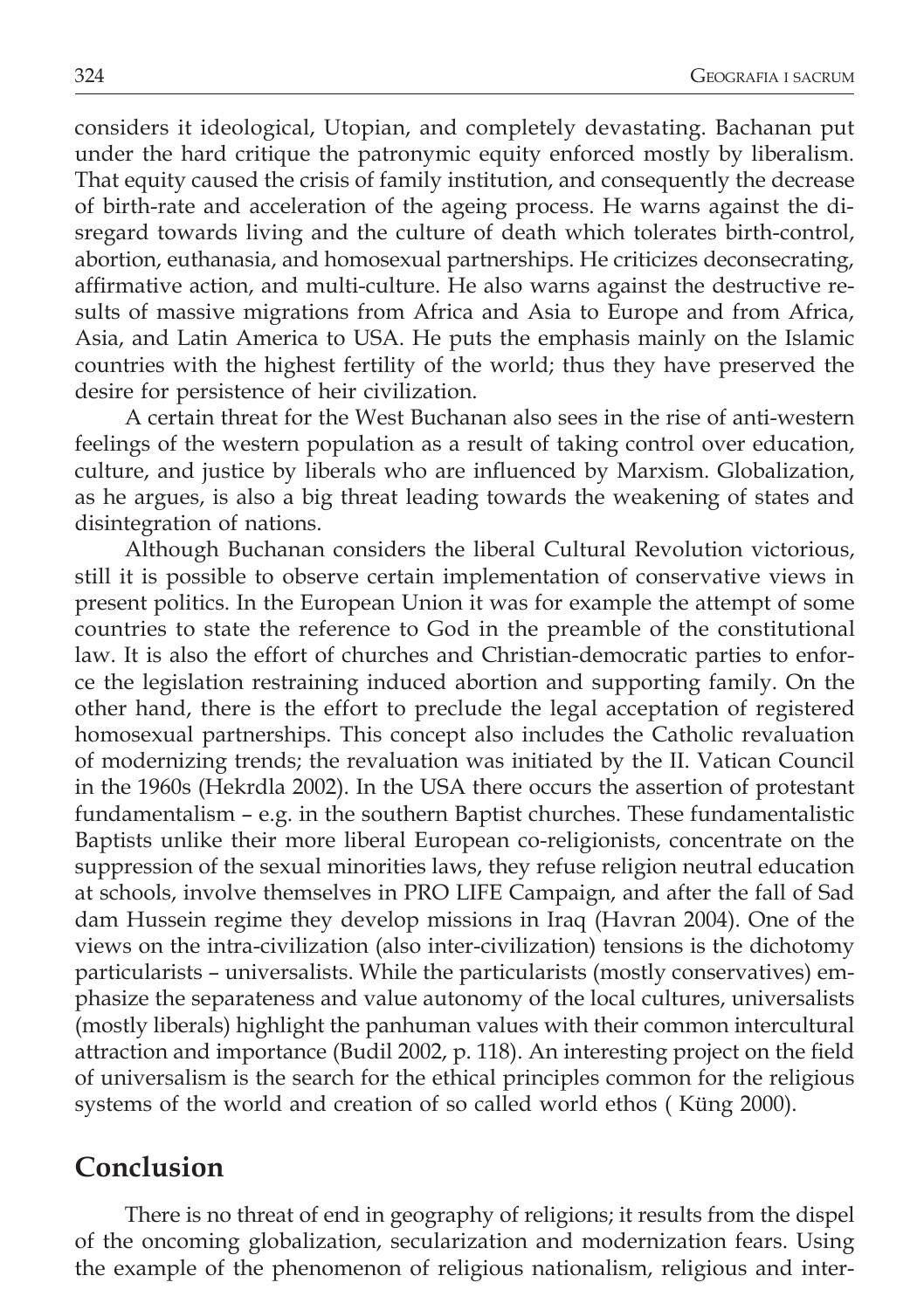civilization tension, and intra-civilization tension we mentioned the relevance of religious factor in present-day world. We understand it as a challenge for geography of religions to participate in research assumption of these phenomena. Religion returns back into public and political life in rather a massive way all over the world. This return shows a significant spatial differentiation and conditionality by the factors of widely understood geographic environment. Besides the real space a cyberspace has to play a very important role. In the cyberspace there form very active religious groups which do not create any memberships or institution structures. They act through internet and they role grows in manipulation of people thinking, values, and behaviour (Halík 2002). Geography of religion might contribute to the search of values, morality, and motives of political decisions, as Pacione (1999) noticed; because as D. Harvey (1996, p.10) observed "meaningful political action cannot proceed without some embedded notions of value, if only a determination as to what is or not important to analyse intellectually let alone struggle for politically". M. Pacione (1999, s. 128) claims, that the incorporation into human geography of the moral perspectives of a socially-relevant religion may be a catalyst to enable "relevant research" in human geography to emerge from backwater to which it was consigned in the 1970s into the mainstream of social policy debate.

*Translated by Alena Sedláková*

#### **References**

- Budil I., 2002, *Střet kultur a vzpoura proti modernitě*, [in:] *Střet civilizací? Dominance Západu, nebo dialog světových kultur*, Evropský literární klub, Praha, p. 115-131.
- Buchanan P.J., 2004, *Smrt západu. Jak vymíraní obyvatel a invaze přistěhovalců ohrožují naši zemi a civilizaci*, Mladá fronta, Praha.
- Casanova J., 1994, *Public Religions in the Modern World*, University of Chicago Press, Chicago-London.
- Fukuyama F., 2002, K*onec dějin a poslední člověk*, Ryka Publishers, Praha.
- Gellner E., 1993, *Nations and Nationalism*, Columbia University Press, Ithaca, New York.
- Giddens A., 1999, *Sociologi*e, Argo, Praha.
- Gurr T.R., 1993, *Minorities at Risk: a Global View of Ethnopolitical Conflict*, United States Institute of Peace Press, Wahington D.C.
- Gurr T.R., Harff B., 1994, *Ethnic Conflict in World Politics*, Boulder, San Francisco.
- Haggett P., 2001, *Geography: a global synthesis*, Prentice Hall, Harlow.
- Halík T., 2002, *"Nový světový řád" a náboženství*, [in:] *Střet civilizací? Dominance Západu*, nebo dialog světových kultur, Evropský literární klub, Praha, p. 171-182.
- Harvey D., 1996, *Justice*, Nature and the Geography of Difference, Blackwell, Oxford.
- Havran M., 2004, *Obráťte sa! Vplyv protestantského fundamentalizmu na americkú politiku*, Domino fórum, 36, p. 13.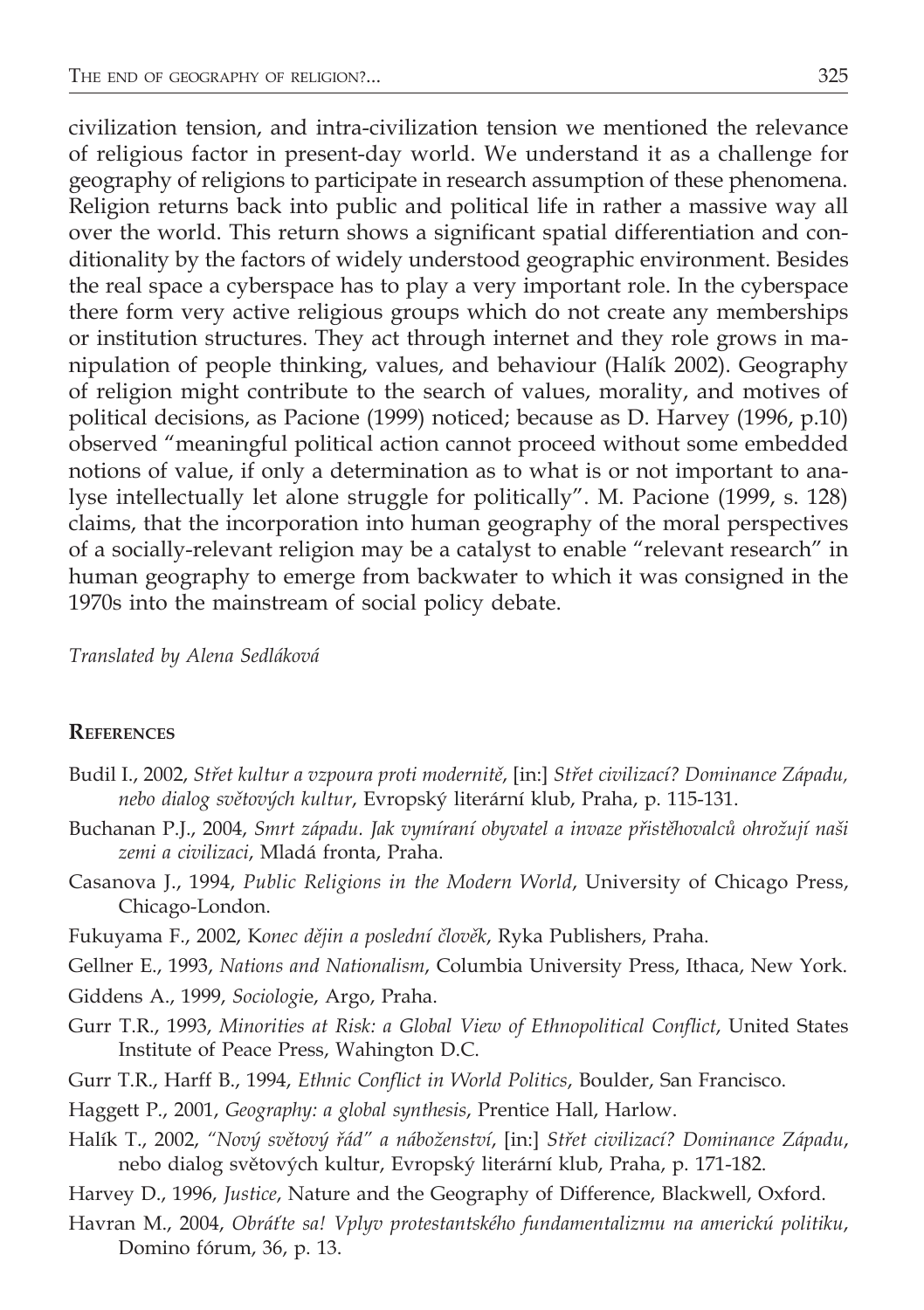- Hekrdla M., 2002, *Postmoderní sociální konflikt*, [in:] S*třet civilizací? Dominance Západu, nebo dialog světových kultur*, Evropský literární klub, Praha, p. 133-159.
- Heywood A., 1994, *Politické ideologie*, Victoria Publishing, Praha.
- Huntington S.P., 1993, *The Clash of Civilizations? Foreign Affairs,* 72, 3, p. 22-49.
- Huntington S.P., 2001, *Střet civilizací. Boj kultur a proměna světového řádu*, Rybka Publishers, Praha.
- Chatterjee-Searle M., 2000, *"World religions" and "ethnic groups": do these paradigms lend themselves to the cause of Hindu nationalism?*, Ethnic and Racial Studies, 23, 3, p. 497-515.
- Ištok R. 1997, *Štát na politickej mape sveta. Politickogeografické a geopolitické aspekty*, Geografické práce, 7, 1, PU Prešov.
- Ištok R., 2003, *Politická geografia a geopolitika*, FHPV PU, Prešov.
- Jackowski A., 2003, *Święta przestrzeń świata. Podstawy geografii religii*, Wyd. UJ, Kraków.
- Juergensmeyer M., 1993, *The New Cold War? Religious Nationalism Confronts the Secular State*, University of California Press, Berkeley-Los Angeles-London.
- Kepel G., 1994, *Revenge of God: The Resurgence of Islam, Christianity and Judaism in the Modern World*, Pennsylvania State University Press.
- Krejčí J., 2002, *Postižitelné proudy dějin*, SLON, Praha.
- Küng H., 2000, *Světový étos pro politiku a hospodářství*, Vyšehrad, Praha.
- Lužný, D., 1999, *Náboženství a moderní společnost*, Masarykova univerzita, Brno.
- Matlovič R., 2001, *Geografia relígií. Náčrt problematiky*, FHPV PU, Prešov.
- Mendel M., 2002, *"Střet civilizací" ve světle vědeckého výzkumu,* [in:] *Střet civilizací? Dominance Západu, nebo dialog světových kultur*, Evropský literární klub, Praha, p. 19-48.
- Pacione M., 1999, *The Relevance of Religion for a Relevant Human Geography*, Scottish Geographical Journal, 115, 2, p. 117-132.
- Rinschede G., 1999, *Religionsgeographie*, Westermann, Braunschweig.
- Robertson R., 1989, *Globalization, Politics and Religion*, [in:] J.A. Beckford, T. Luckmann, (eds) *The Changing Face of Religion*, SAGE Publications, London-New Delhi, p. 10-23.
- Robertson R., 1992, *Globalization: Social Theory and Global Culture*, SAGE Publications, London-New Delhi.
- Stark R., Bainbridge W.S., 1987, *The Theory of Religion*, Peter Lang, New York-Bern.

### **Koniec geografii religii?**

### **problem znaczenia badań religii we współczesnej geografii człowieka**

#### **Streszczenie**

Czy istnieje groźba końca geografii religii? Odpowiedź brzmi nie. Przykłady zjawisk nacjonalizmu religijnego, napięć religijnych i międzycywilizacyjnych oraz wewnątrz-cywilizacyjnych pokazują znaczenie czynnika religijnego we współczesnym świecie. Wyzwaniem dla geografii religii jest włączenie się w badania owych zjawisk. Religia wraca do życia publicznego i politycznego na skalę masową na całym świecie.